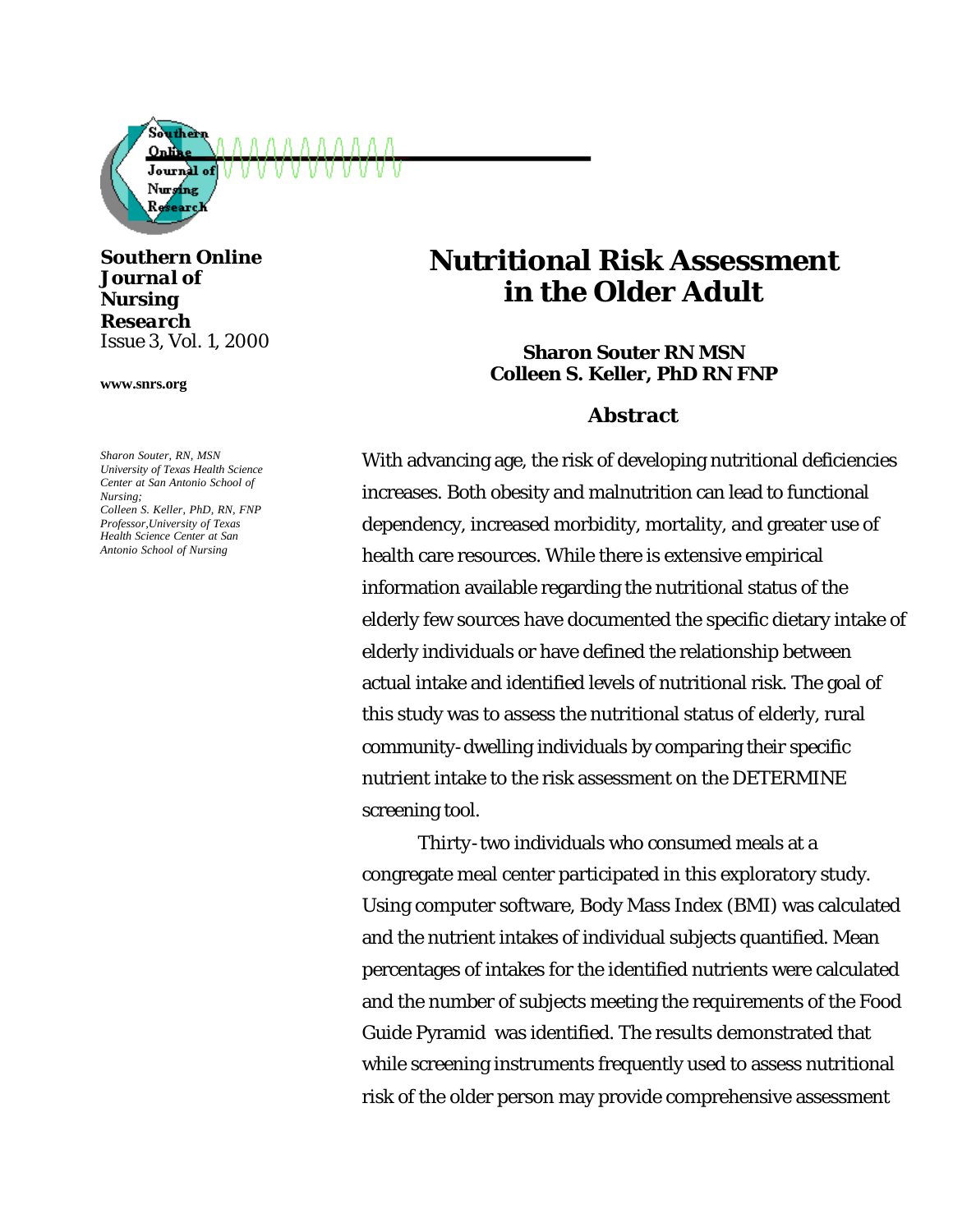of eating ability, such as access to food and preparation abilities, they fall short in assessing the nutritional value of actual food intake.

## *Keywords: Aged, Nutrition, Risk Factors, Obesity, Vitamins, Health Screening, Nutritional Assessment, Eating*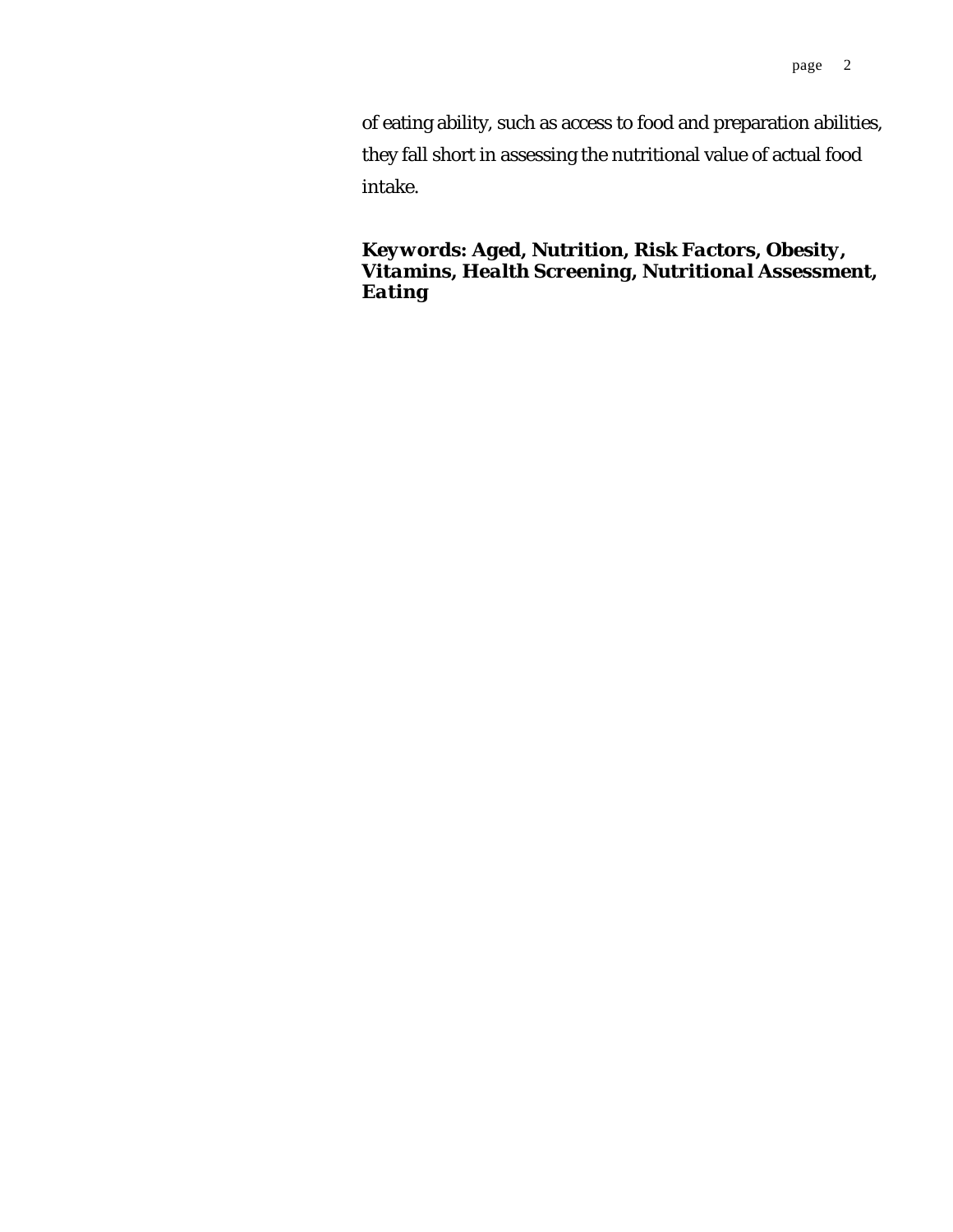**1** Abbasi, A. A. & Rudman, D. (1994). Undernutrition in the nursing home: Prevalence, consequences, causes and prevention. *Nutrition Reviews, 52*(4), 113-121.

.

**3** Coulston, A. M., Craig, L., & Voss, A. C. (1996). Meals-onwheels applicants are a population at risk for poor nutritional status. *Journal of the American Dietetic Association, 96*(6), 570-573.

**4** Ryan, A. S., Craig, L. D., & Finn, S. C. (1992). Nutrient intakes and dietary patterns of older Americans. *Journal of Gerontology, 47*, M145-M150.

**5** Buchowski, M.S., & Sun, M. (1996). Nutrition in minority elders: Current problems and future directions. *Journal of Health Care for the Poor and Underserved, 7*(3), 184-194. **6** Coulston, 1996

**7** Ryan, 1992

**8** Torres-Gil, 1996

More than 40% of older Americans have been identified as "at nutritional risk," and between 10 and 51% are malnourished or have an inadequate nutritional intake**1**. In older people, the risk of developing nutritional deficiencies increases due to age-related reductions in total food intake combined with the presence of debilitating disease. The presence of malnutrition increases functional dependency, morbidity, mortality, and the use of health care resources. Similarly, nutritional intake greater than body requirements has made obesity among the elderly a primary public health problem in the United States.

Despite the availability of congregate and home delivered meals, millions of older Americans are not eating well, some are hungry or worried about finding their next meal and some may not be eating at all**2**. Assessment techniques of nutritional risk and risk status of older Americans have been well documented**3,4**. Most studies have been directed toward describing the nutritional status of elderly individuals with generalized references to a decreased intake of selected nutrients or food groups and abnormalities in laboratory values that assess nutritional status, such as albumin levels or reduced iron stores or calcium deficiency**5-7**. Other investigations describe contributing physical risks, such as poor dentition, decreased senses of taste and smell, or psychosocial risks such as lack of resources or loneliness associated with the death of a spouse**8**. Those sources that document specific nutrient intake fail to identify the relationship between specific dietary intake and identified levels of nutritional risk. Moreover, older Americans who have been not been found at risk by screening instruments may be consuming inadequate

**<sup>2</sup>** Torres-Gil, F. M. (1996). Malnutrition and hunger in the elderly. *Nutrition Reviews, 54*, (1), S7-S9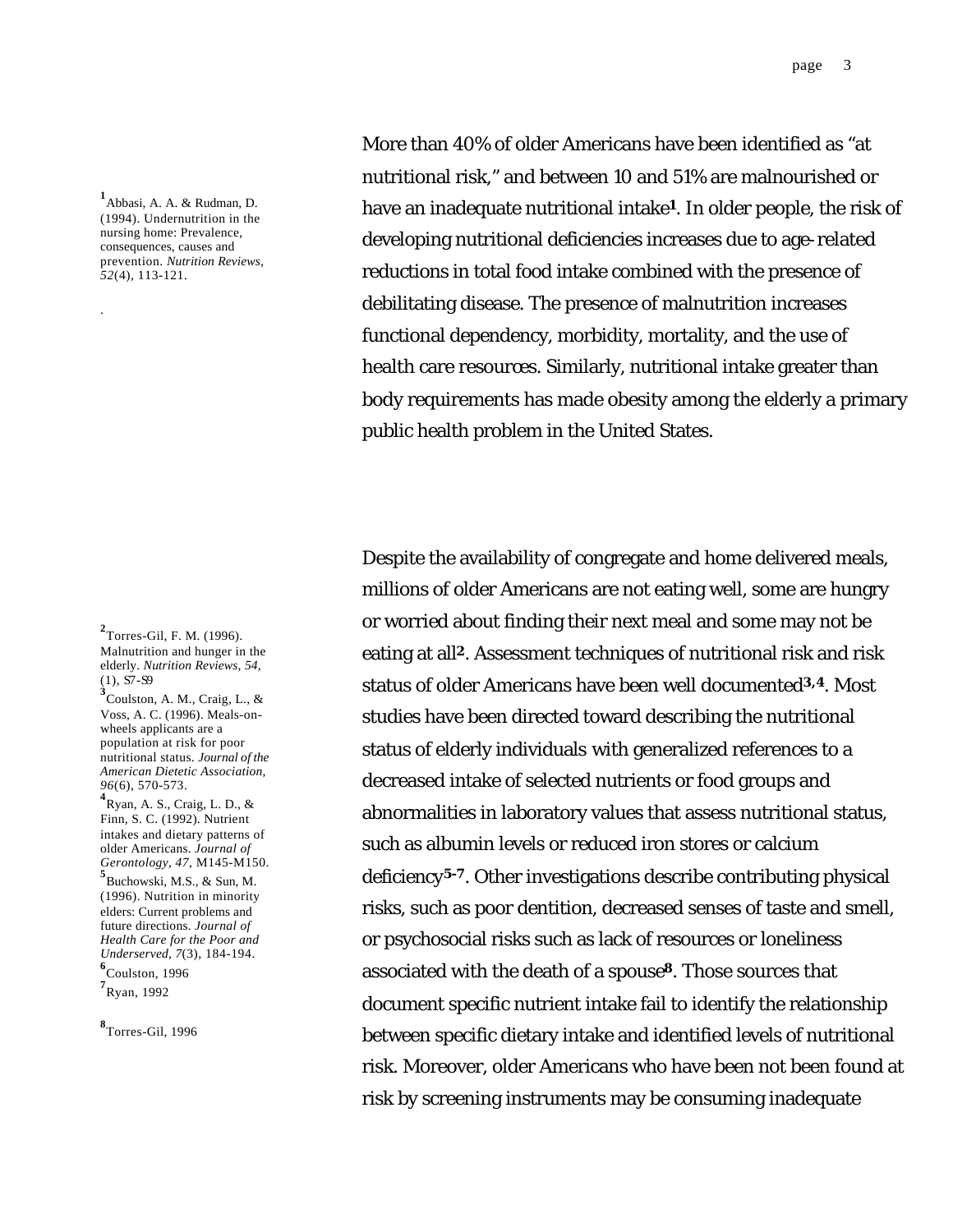macro- and micro-nutrients. The goal of this study was to assess the nutritional status of the older, rural community-dwelling individuals by comparing their specific nutrient intake to the nutrition risk profile on the DETERMINE screening tool.

The specific aims were to:

1. Describe the macro- and micro-nutrient content of foods consumed by elderly, community-dwelling residents. 2. Compare the nutrient intake assessed by the Food Guide Pyramid**<sup>9</sup>** and recommended dietary allowance (RDA) to the level of identified nutritional risk. 3.Compare nutritional intake between age groups (old and oldest old) and sexes.

# **Relevant Literature**

# *Nutritional Status of the Older Adult*

Older adults have different dietary needs than younger adults and are affected in different ways by slight alterations in nutritional status**10**. The relationship of nutritional status to clinical outcomes is seen in a variety of disorders, such as heart disease, stroke, hypertension, diabetes and cirrhosis, while excess and insufficient energy intake contribute to malnutrition, overweight, and obesity**11**. Obesity is a major health problem in the United

**<sup>9</sup>** The Food Guide Pyramid is a simple visual guide to assist individuals in meeting recommended dietary allowances (RDA). The pyramid separates the requirements into five food groups: bread and cereal, vegetables, fruits, meat and milk and suggests the number of servings from each group which should be consumed on a daily basis to meet the RDA. Source: United States Department of Agriculture. *The Food Guide Pyramid. Home and Garden Bulletin no. 252.* Washington D C : U. S. Government Printing Office, 1992.

**<sup>10</sup>**Fisher, C. A., Crockett, S. G., Heller, K. E., & Skauge, L. H. (1991). Nutrition knowledge, attitudes, and practices of older and younger elderly in rural areas. *Journal of the American Dietetic Association, 91* (11), 1389-1401.

**<sup>11</sup>**Buchowski, 1996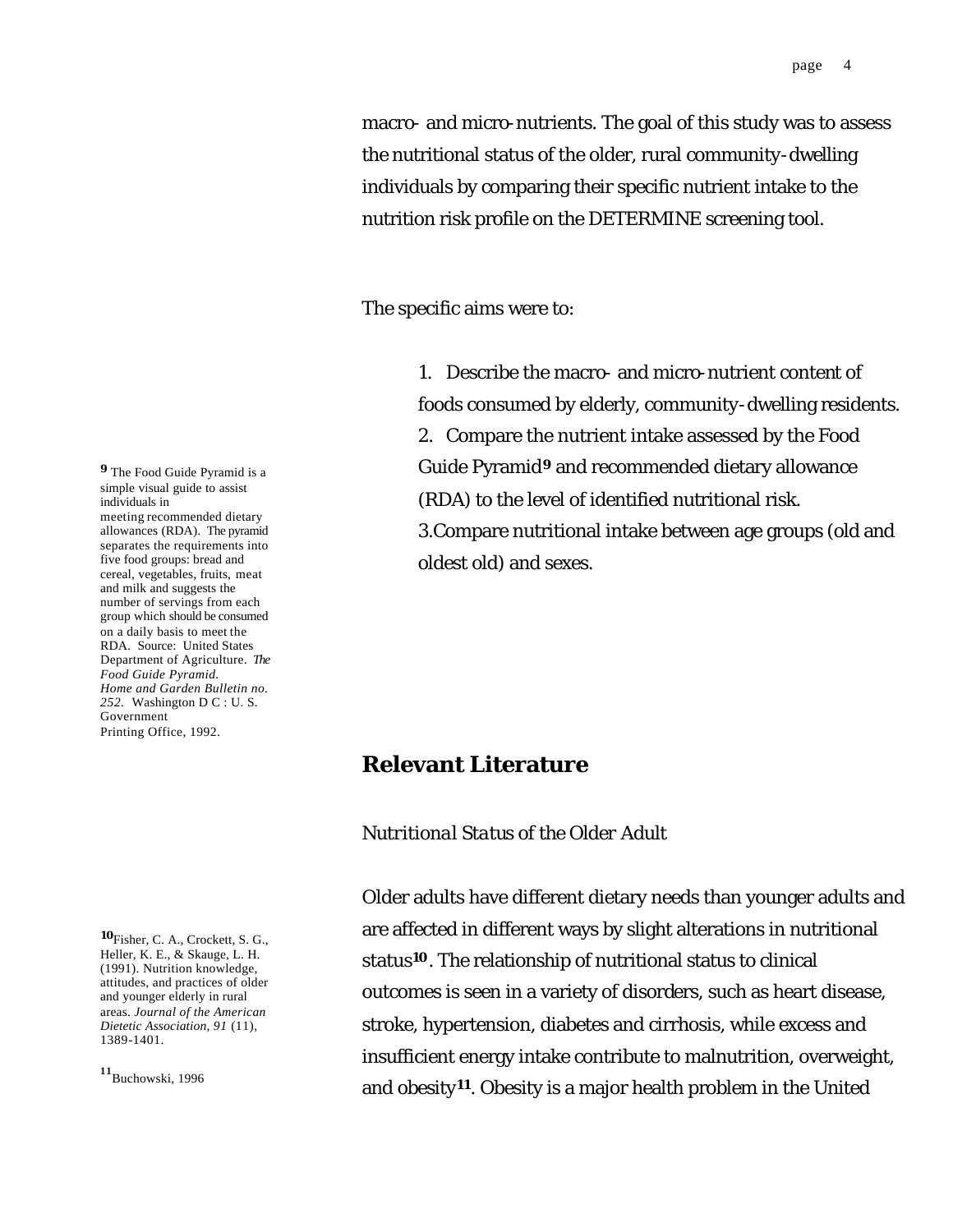**<sup>12</sup>**McGinnis, J.M., & Ballard-Bush, R.M. (1991). Obesity in minority populations: Policy implications of research. *American Journal of Clinical Nutrition, 53,* 1512S-1514S.

**<sup>13</sup>**Lipschitz, D.A. (1995). Approaches to the nutritional support of older patients. *Clinics in Geriatric Medicine, 11*, 715- 724.

**<sup>14</sup>**Committee on Diet and Health, Food and Nutrition Board (1989). National Research Council: Diet and Health. *Implications for Reducing Chronic Disease Risk*. Washington, DC: National Academy Press. **<sup>15</sup>**Committee, 1989

**<sup>16</sup>**US Department of Health and Human Services (1988). *Surgeon General's Report on Nutrition and Health*. Washington, DC: Government Printing Office.

**<sup>17</sup>**Weimer, J. P. (1997). Many elderly at nutritional risk. *Food Reviews, 20* (1), 42-48 **18** Chandra, R.K. (1997).

States, particularly among older adults, and represents an important risk factor for chronic health conditions. Body fat distribution, overweight and obesity are independent predictors of cardiovascular disease**12**. As individuals age, the amount of lean body mass decreases, subcutaneous fat increases and is redistributed. There is fat loss from the face and extremities, and fat gain in abdomen and hips.

Energy requirements have been noted to decrease with age, primarily due to a decrease in resting energy expenditure. This is thought to accompany declines in muscle mass and level of physical activity**13**. Nutritional recommendations include a decrease in average energy intake of 600 kcal/day for men and 300 for women resulting in a Recommended Dietary Allowance (RDA) for calories of 2300 and 1900 kcal per day, respectively **<sup>14</sup>**. However, the current RDAs do not address the needs of persons over age 51 and do not acknowledge that older adults have unique nutritional needs**15**. Diets that contain less than 1800 kcal/day may provide inadequate amounts of essential nutrients including calcium, iron and vitamins needed for good health. While aging does not alter requirements for essential lipids, the Committee on Diet and Health of the Food and Nutrition Board, as well as the American Heart Association, recommends that fat calories represent no more than 30% of total daily calories, with less than 10% supplied by saturated fat**16**.

Many older people are at at risk for deficient intakes of some essential nutrients. These include calories, calcium, vitamin B-6, magnesium and zinc**17**. Deficiencies of vitamins and trace elements are observed in almost one-third of all older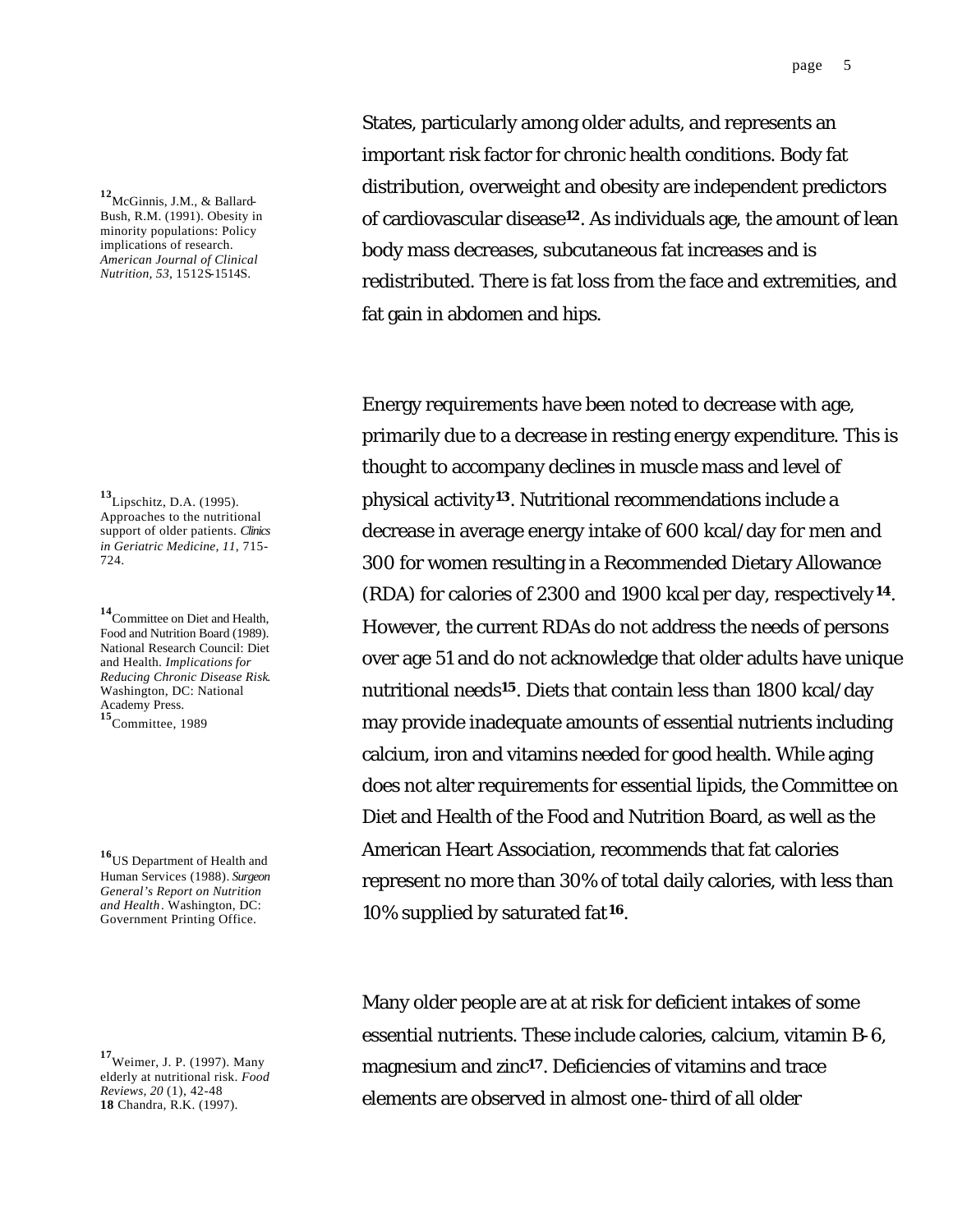Graying of the immune system. Can nutrient supplements improve immunity in the elderly? *Journal of American Medical Association, 277*, 1398-1399.

**<sup>19</sup>**McCormack, P. (1997). Undernutrition in the elderly population living at home in the community: A review of the literature. *Journal of Advanced Nursing, 26*, 856-863.

**<sup>20</sup>**Jha, P., Flather, M., Lonn, E., Farkouh, M., & Yusuf, S. (1995). The antioxidant vitamins and cardiovascular disease: A critical review of epidemiologic and clinical trial data. *Annuals of Internal Medicine, 123*(11), 860- 872.

**<sup>21</sup>**Jha, 1995

**<sup>22</sup>**Stampfer, M.J., & Rinun, E. B. (1995). Epidemiologic evidence for vitamin E in prevention of cardiovascular disease. *American Journal of Clinical Nutrition, 62*(Suppl. 6), 1365-1369. **<sup>23</sup>**Bogden, J.D., Oleske, J.M.,

Munves, E. M., Lavenhar, M.A., Bruening, K.S., Kemp, F. W., Holding, K. J., Denny, T. N., & Louria, D.B. (1987). Zinc and immunocompetence in the elderly: Baseline data on zinc nutriture and immunity in unsupplemented subjects. *American Journal of Clinical Nutrition, 46,* 101.

**<sup>24</sup>**Allman, R. (1989). Pressure sores among the elderly. *New England Journal of Medicine, 320,* 850-853.

**<sup>25</sup>** Kipsin, C.M., Keenan, J.M., Jacobs, D. R. Elmer, P.J., Welch, R. R, Van Horn, L., Liu, K., Turnbull, W.H., Thye, F. W., & Kestin, M. (1992). Oat products and lipid lowering: A metaanalysis. *Journal of the American Medical Association, 267*, 3317- 3325.

individuals**18**. For some nutrients, higher RDAs may need to be developed for the oldest of the old in this country**19**. Surveys indicate that a large percentage of older people consume less than two-thirds of the RDA of vitamins. Vitamins A and D, as well as several B vitamins, are frequently deficient in the diets of older adults. Vitamin E supplements provide independent protective effects for all-cause mortality and for coronary heart disease mortality, lowering total mortality rates by 27%, reducing the risk of heart disease mortality by 41%, and decreasing cancer mortality by 22%**20**. Data substantiate that those individuals having higher blood levels and dietary intakes of vitamin E have significantly lower CHD rates and decreased risk of heart attack in both men and women**21,22**. Low plasma zinc concentrations have been found in 2 to 27% of the older population**23**. In older subjects with chronic debilitating diseases, modest zinc deficiency may contribute to anorexia. Zinc supplementation has been shown to improve immune function and impede the rate of development of macular degeneration in the older individual. Intakes of zinc in the older adult decline in relation to the decrease in energy intake and were much lower in this sample than the recommended level of 15 mg/day for men and 12 mg/day for women**24**.

Population studies suggest a relationship between a high dietary fiber intake and protection against cardiovascular disease, diabetes, and obesity. Clinical intervention trials that have examined the effect of oat bran intake on cholesterol levels have reported a decrease in total serum cholesterol of approximately 10% in subjects with elevated cholesterol levels**25**.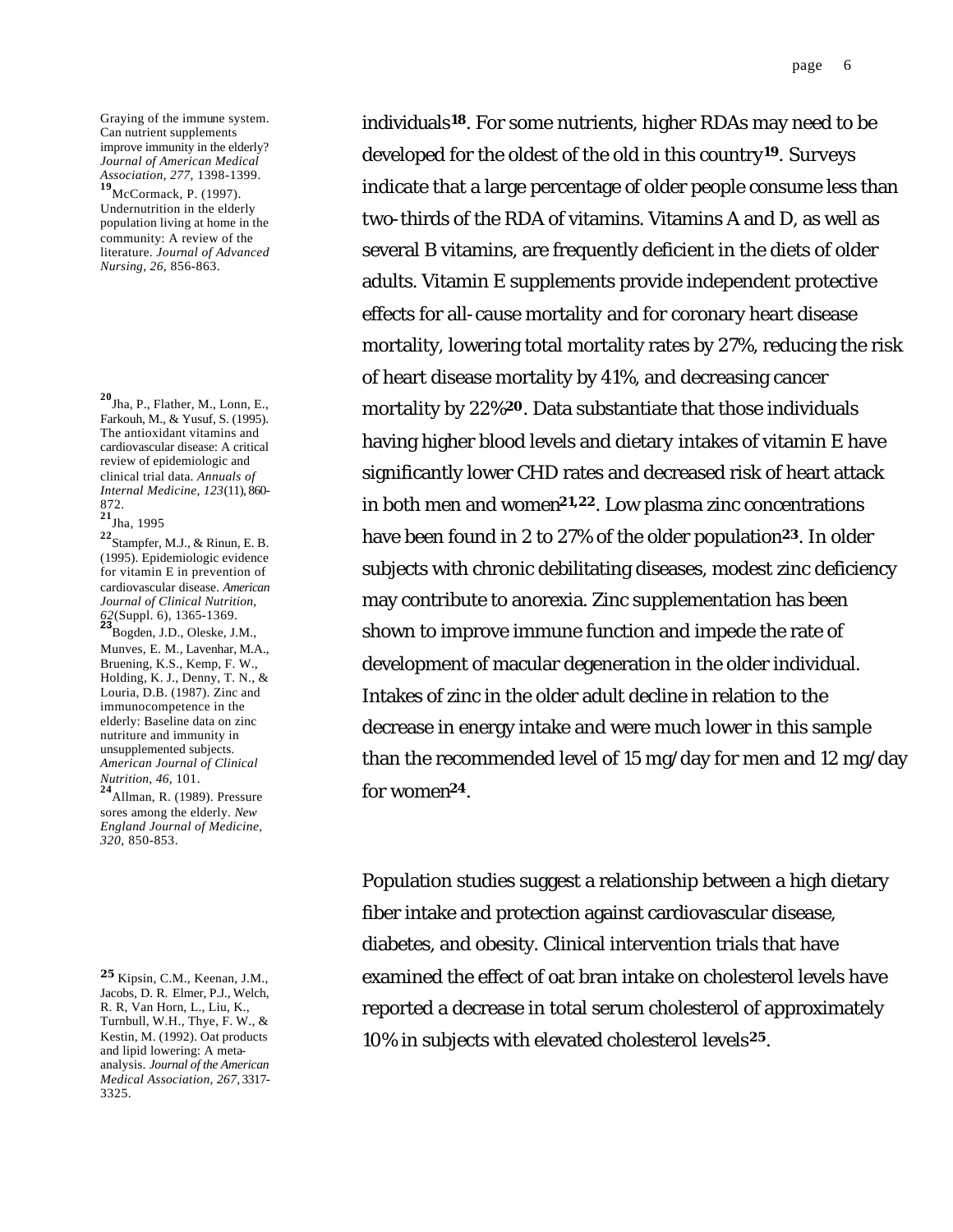#### *Assessment of Nutritional Risk*

Several instruments have been developed and tested to characterize the nutritional status of older Americans. Three of these instruments were the product of the National Nutritional Screening Initiative of the early 1990s, a combined effort of the American Dietetic Association, the American Academy of Family Physicians, and the National Council of the Aging, Inc.**26,27**. The instruments included DETERMINE, a simple checklist designed as a self-evaluation instrument to more detailed, Level I and II instruments which included more advanced assessment techniques such as anthropometric, biochemical, and clinical measures**28-30**. These instruments were designed to identify which elders were at risk and, once identified as at risk, to further delineate the depth and possible causes of the risk.

The most frequently used screening instruments ask questions such as numbers of vegetables or fruits consumed per day or closed-ended questions such as "did the subject consume three or more from each group?" A more precise method of assessing nutriture of the older adult is recording and analyzing actual food intake

Data from the *Elderly Nutrition Program of the Older Americans Act* shows that 67% to 88% of subjects are at nutritional risk**31**, while 8% to 16% of older adults do not have regular access to a nutritionally adequate, culturally compatible diet**32**. Some data indicate that 41.5% of older Americans sampled are overweight with mean dietary lipid intakes above normal, and 16% are underweight, with low dietary calcium levels. About 28% fail to consume adequate levels of three or more key nutrients: protein,

**<sup>26</sup>**Quinn, C. (1997). The nutritional screening initiative: Meeting the nutritional needs of elders. *Orthopaedic Nursing, 16*, (6), 13-23.

**<sup>27</sup>**Dwyer, J. (1993). A vital sign: Progress and prospects in nutrition screening of older Americans. *Aging, 5*(Suppl. 1), 13-21.

**<sup>28</sup>** Barrocas, A., White, J. V., Gomez, C., & Smithwick, L. (1996). Assessing health status in the elderly: The nutrition screening initiative. *Journal of Health Care for the Poor and Underserved, 7*(3), 210-213.

**<sup>29</sup>**Posner, B. M., Jette, A., Smith, K. W., & Miller, D. (1993). Nutrition and health risks in the elderly: The nutrition screening initiative. *American Journal of Public Health, 83* (7), 972-978. **<sup>30</sup>**Quinn, 1997

**<sup>31</sup>** Kennedy, E.T., Ohls, J., Carlson, S., & Fleming, K. (1995). The Healthy Eating Index: Design and applications. *Journal of the American Dietetic Association, 95*(10), 1103-1108. **<sup>32</sup>**Kennedy, 1995

**<sup>33</sup>**Posner, B. M., Jette, A.,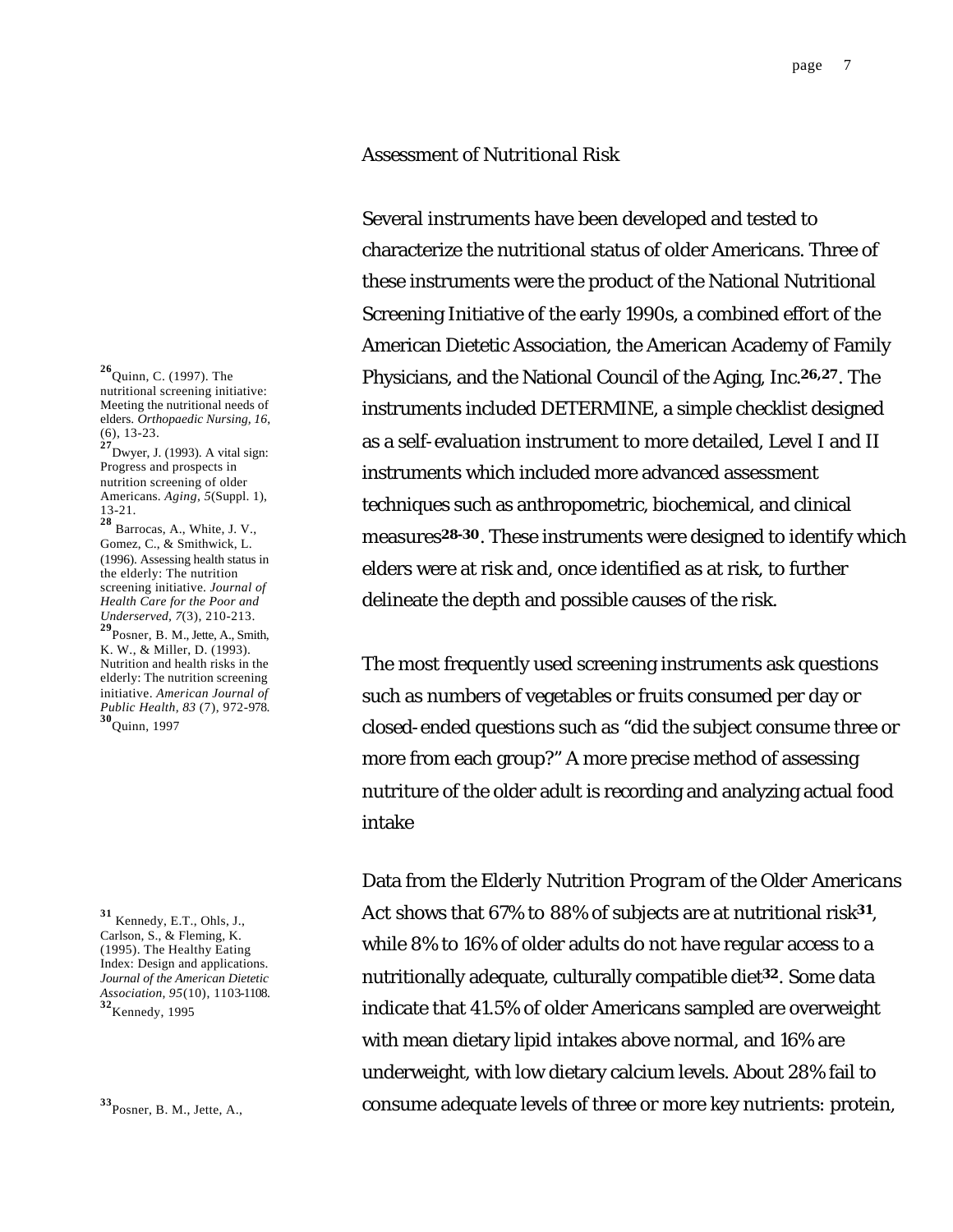Smigelski, C., Miller, D., & Mitchell, P. (1994). Nutritional risk in New England elders. *Journal of Gerontology, 49* (3), M123.

**<sup>34</sup>**Devine, C. M., Connors, M., Bisogni, C. A., & Sobal J. (1998). Life-course influences on fruit and vegetable trajectories: Qualitative analysis of food choices. *Journal of Nutrition Education, 30*(6), 361-370.

**<sup>35</sup>**Rosenberg, I. H. (1994). Keys to a longer, healthier, more vital life. *Nutrition Reviews, 52*(8), S50 - S51.

**<sup>36</sup>**Devine, 1998

**<sup>37</sup>**Kristal, A. R., Shattuck, A. L., & Henry, H. J. (1990). Patterns of dietary behavior associated with selecting diets low in fat: Reliability and validity of a behavioral approach to dietary assessment. *Journal of the American Dietetic Association, 90*(2), 214-220.

**<sup>38</sup>**Arnott, M. (Ed.). (1975). *The anthropology of food habits* (pp. 91-111). Paris: Mouton Publishers.

**<sup>39</sup>**Medaugh-Abernethy, M., & Fanelli Kuczmarski, M. T. (1994). Food intake and foodrelated attitudes of older women: implications for nutrition education. *Journal of Nutrition Education, 26*, 3-9.

consume adequate levels of three or more key nutrients: protein, calcium, and Vitamins A, C, and B1 **<sup>33</sup>**.

This study was guided by the theoretical rationale that dietary behavior and food consumption choices are central to health promotion**34**. Nutritional status surveys of older individuals have demonstrated a low prevalence of frank nutrient deficiencies, but a marked increase in risk of malnutrition and evidence of subclinical deficiencies**35**. Moreover, dietary behavior, including food choices and consumption, provides a more complete and accurate assessment of risk than traditional assessment measures**36,37**. Arnott**38** theorized that individuals consume foods in a cyclic fashion or in cores. The inner core includes those foods with a high frequency of consumption, with the secondary core including those foods with intermediate consumption. The peripheral core includes those foods consumed with low frequency. Older individuals frequently consume foods on a routine basis that are easy to prepare and easy to eat**39**. If the inner and secondary core intake is nutritionally poor, risk increases.

# **Methods**

#### *Research Design*

A descriptive correlational design was used in this exploratory study to determine the relationships between the nutrients consumed by older community-dwelling individuals and at risk scores on the DETERMINE scale.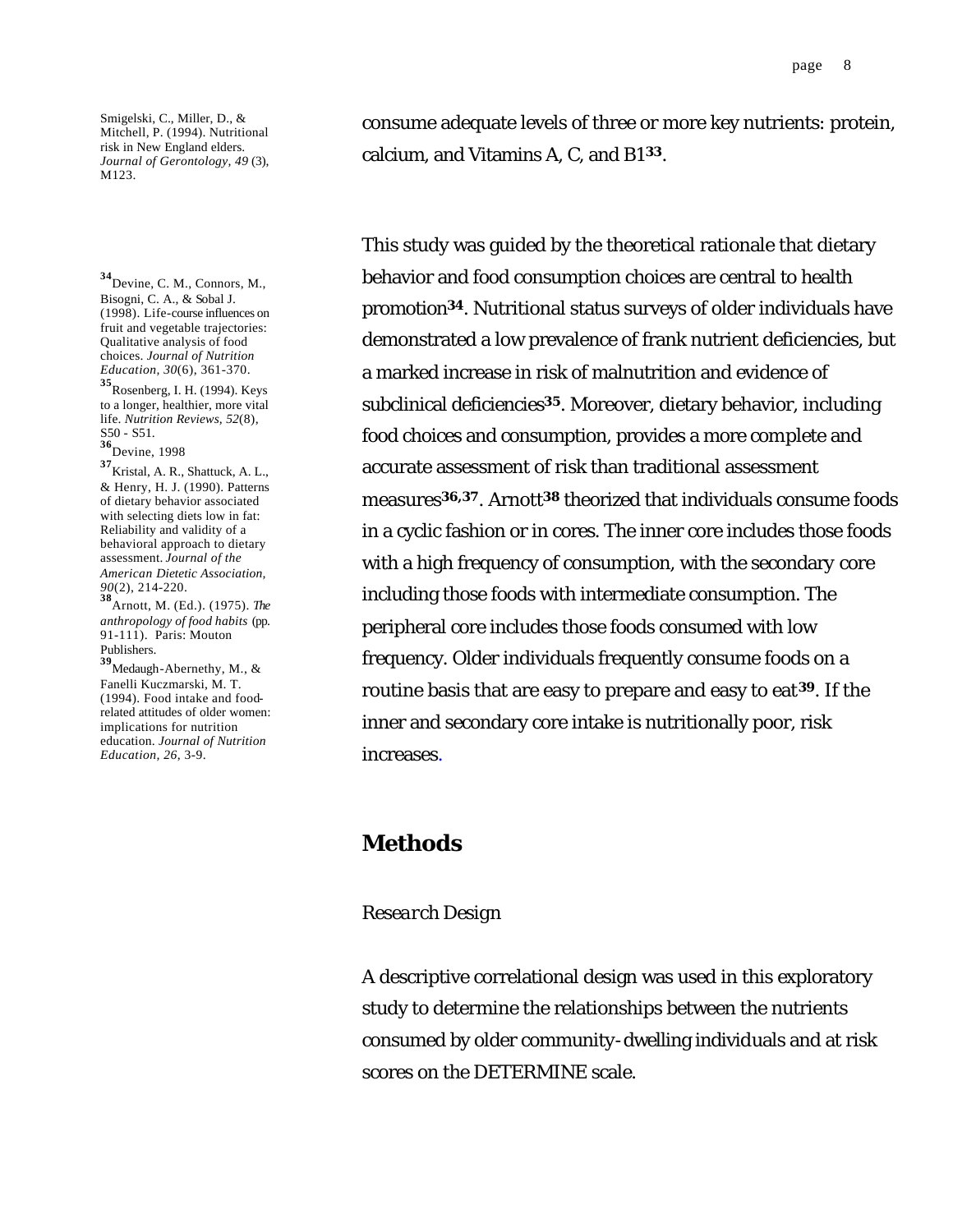#### *Sample*

A convenience sample of volunteers residing in a small southwestern rural area and who consume meals at one of the two southwest senior citizens centers where federally mandated congregate meals were served participated in the study. All subjects were living independently and able to feed themselves. They, or someone residing in the same residence, were also responsible for the preparation of at least two meals per day. The subjects were alert and oriented to person, place and time, as determined by the ability to state their name, identify their present location, and the time of day correctly. In addition, the subjects were able to read at a fourth grade level or higher as demonstrated by their ability to read aloud to the investigator the introductory comments on the tool.

#### *Instruments*

The *Diet Analysis Plus 3.0***40** software program analyzes macroand micro-nutrient intake from dietary recall and volume; it also provides a comparison of the recorded intakes and the RDA of nutrients. Analysis options included: 1) recommended daily nutrients for the subject, based upon age, gender, height, weight, and activity; 2) amount of each nutrient eaten as compared to the recommended amount of intake for each nutrient, recorded in percentages of the recommended amount; 3) sources of calories recorded in percentages of protein, carbohydrates, and fat (for fat, the program analyzes the data in terms of total fat, saturated fat, mono-unsaturated fat, and poly-unsaturated fat); 4) the Pyramid report, comparing the individuals daily intake according to the

**<sup>40</sup>** *Diet Analysis Plus.* (1998). ESHA Research and West Publishing Company.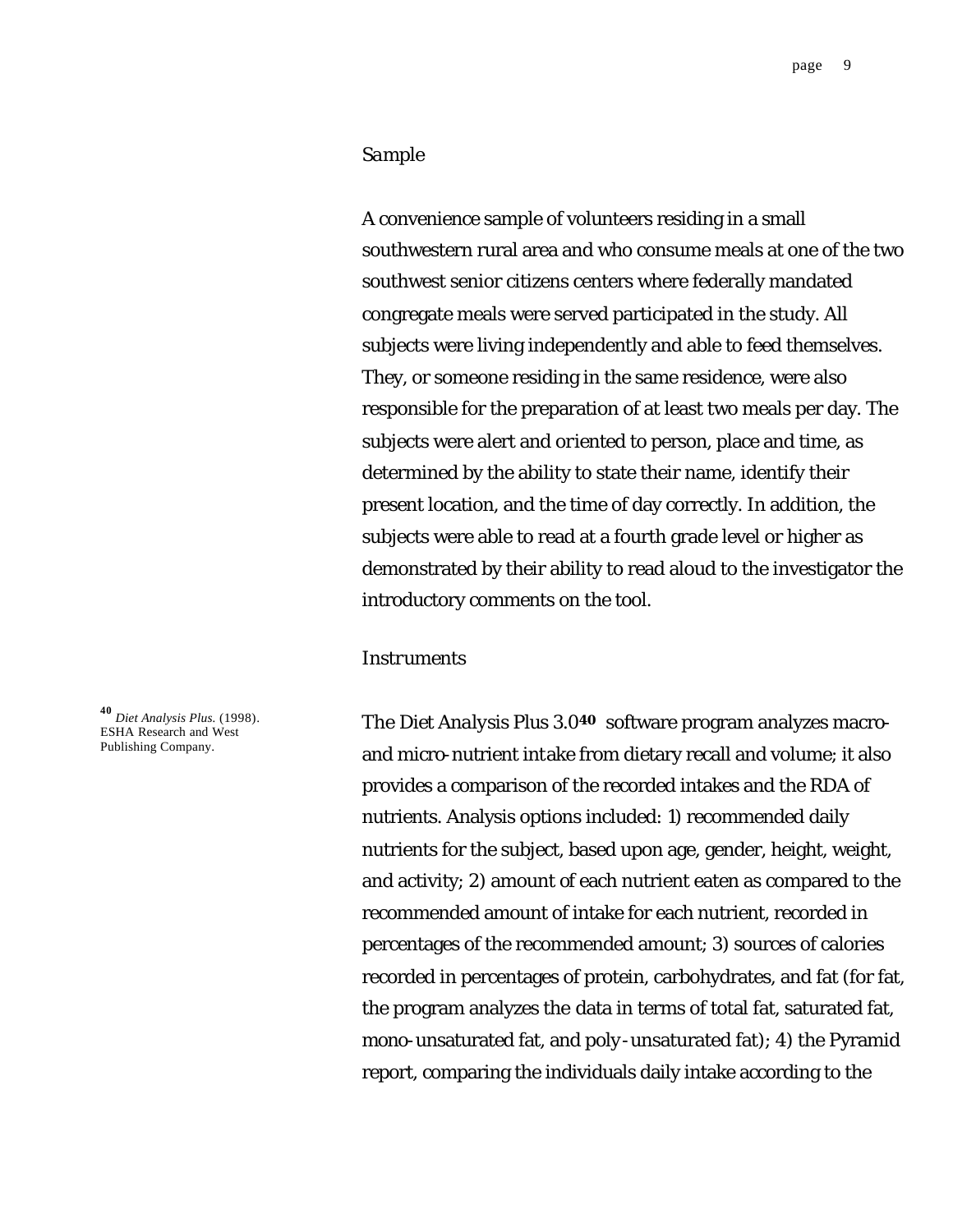recommended Pyramid servings; and 5) the analysis for any single nutrient, the intake of total fat, saturated fat, mono unsaturated fat, saturated fat, cholesterol. Vitamins A, B1, B2, B3, B6, B12, C, D, and E and calcium, iron, magnesium, phosphorous, potassium, sodium, and zinc were also included.

The DETERMINE scale measures nutritional risk. This scale permits self-evaluative scoring, with a score of 0-2 points representing low nutritional risk, 3-5 moderate risk, and 6+ indicating at risk. The scale has been used in a variety of settings and was retrospectively and prospectively validated with groups of older individuals living in the community**41**. Sayoun & colleagues**42** found that several of the questions (#10, related to difficulty with shopping and cooking and #7, eating alone), demonstrated a strong association with mortality. Relative risk was reported as 1.10 (.95 CI: 1.00, 1.14) with a 10% increase in mortality risk for each point increase in score.

The Body Mass Index (BMI) is an expression of relative weight, in this case, body weight relative to height. BMI is calculated as weight (in Kg) divided by the square of height  $(m^2)$ . The BMI reflects relative weight of both lean tissue and fat tissue**43**. It is generally recommended that persons over the age of 65 have a BMI between 24 and 29. Using this measure, obesity has been defined as a BMI  $>$  27.3 kg/m<sup>2</sup> in women and 27.8 kg/m<sup>2</sup> in men**44**, which corresponds to approximately 20% above the ideal body weight according to Metropolitan Life Insurance Company tables**45**.

**<sup>41</sup>**Barrocas, 1996

**<sup>42</sup>**Sayoun, N. R., Jacques, P. F., Dallal, G. E., & Russell, R. M. (1997). Nutrition Screening Initiative checklist may be a better awareness/educational tool than a screening one. *Journal of the American Dietetic Association, 97* (7), 760-765.

**<sup>45</sup>**Metropolitan Life Insurance Co., www.metlife.com/ Lifeadvice/Tools/ Heightnweight/Docs/index.html 1999.

**<sup>43</sup>**Lohman, T. G. (1992). Advances in body composition assessment. *Current Issue of Exercise, Science Service (monograph #3*). Champaign IL: Human Kinetics.

**<sup>44</sup>**Keller, C. S., & Thomas, K. T. (1995). Measurement of body fat and fat distribution. *Journal of Nursing Measurement, 3*(2), 159- 174.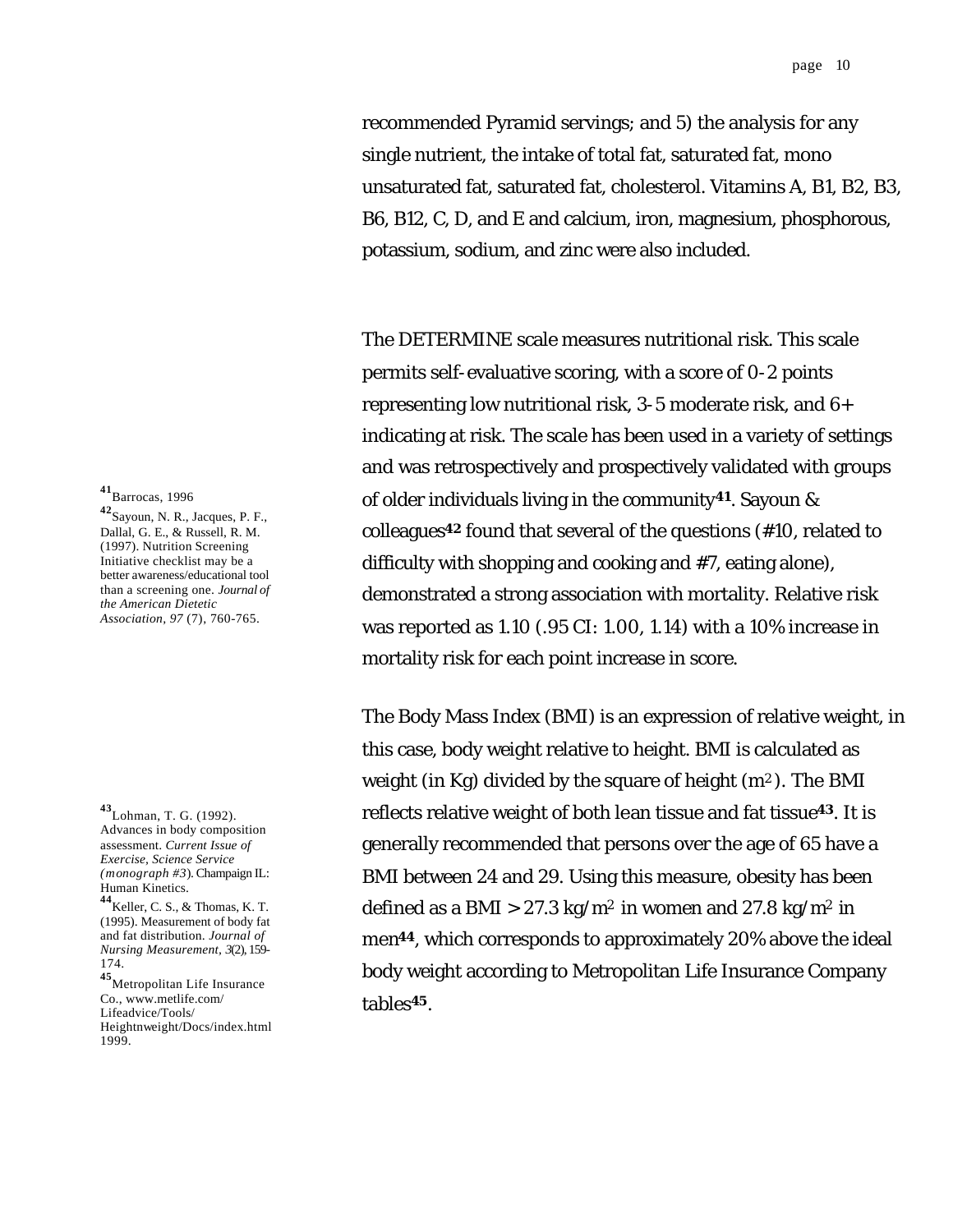### *Procedure*

Subjects were asked to complete the DETERMINE scale. The screening tools were administered during times of regular attendance by the subjects (between 11:00 am and 1:30 pm). The subjects read a series of ten statements which comprise the assessment portion of the DETERMINE scale. Each statement was scored between 1 and 4. For each statement answered yes, the score was recorded. At the completion of each ten items, the scores were totaled. Each subject was then administered a 24 hour dietary recall, including food quantities consumed the previous day. The subjects needed to recall only gross measurement amounts in traditional household quantities, e.g. tablespoons, cups, ounces. The investigator then recorded the types of food and amounts consumed. At the completion of the individual's recall, the list was read to the subjects to validate their verbal report. Following reporting food intakes, the subjects were evaluated for weight and height using a standardized, balance-beam weight and height scale. Each subject was asked to describe his or her level of activity, as classified by the Diet Analysis Plus software. Levels were sedentary (minimal activity), lightly active (of 16 waking hours, 3 are spent in activities such as walking, golf), moderately active (such as light industry, farm workers, active students), very active (full time athletes, mine and steel workers), and extremely active (lumberjacks, construction workers).

Following collection of the diet recalls, the recorded foods and amounts, height, weight, and activity level were entered into the computerized database for assessment of macro- and micronutrient intake. Procedures for the protection of human subjects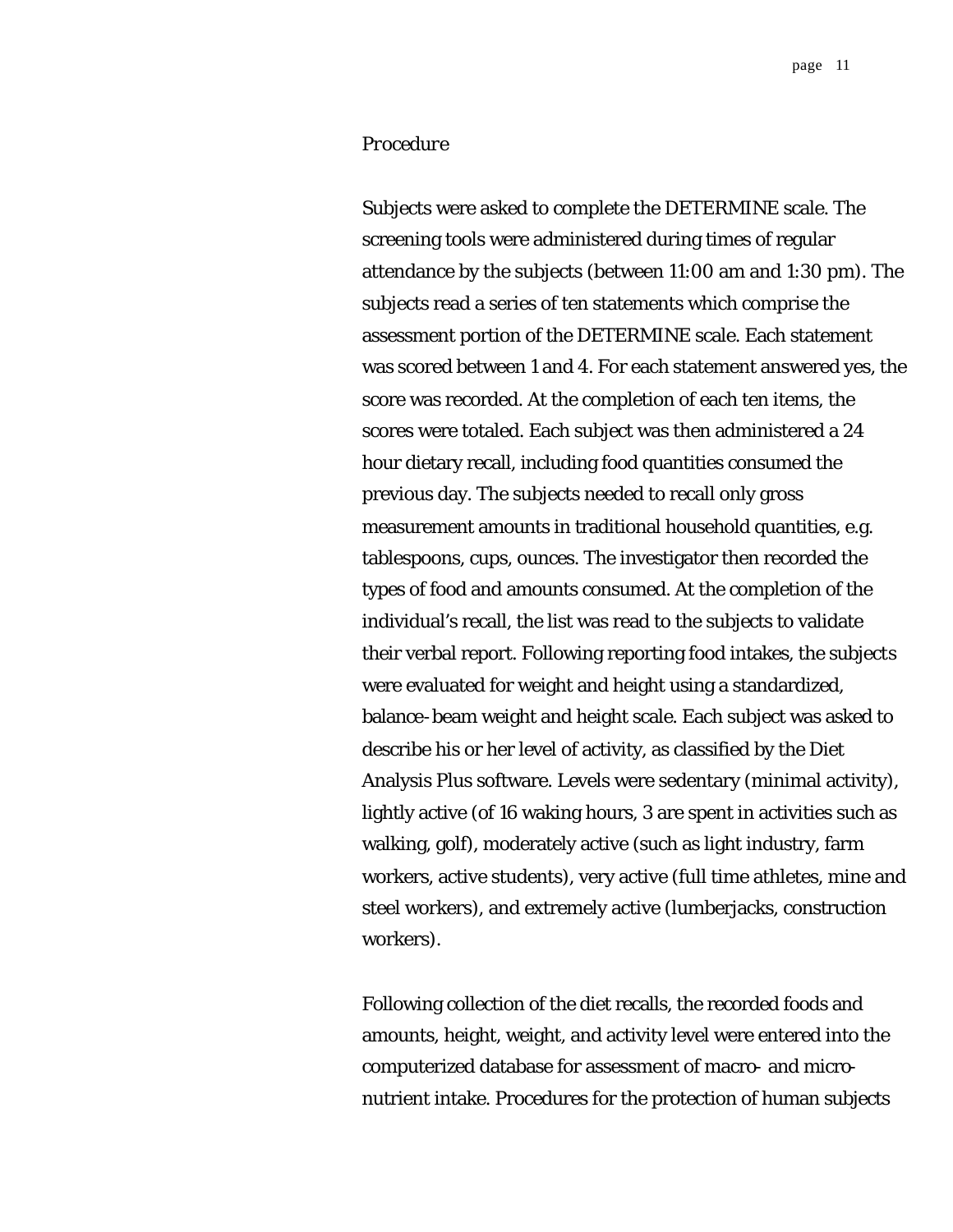were followed: the data collection instruments were coded by subject number and the subjects provided informed consent and were told that they were free to withdraw from the study at any time.

#### *Data Analysis*

Body Mass Index (BMI) was identified through use of *Diet Analysis Plus 3.0*, **<sup>46</sup>** and the nutrient intakes of individual subjects were quantified. From this information, mean percentages of intakes for the identified nutrients were calculated. The subjects meeting the requirements of the Food Guide Pyramid were identified and each of these was then classified into groups by age. Percentages were computed to identify the number of subjects who met the requirements of the Food Food Guide Pyramid . For nutritive evaluation, the means of the following nutrients were tabulated: total calories, protein, fiber, total fat, niacin, zinc, iron, and vitamins A, B1, C, D, and E (see Table 1).

**<sup>46</sup>***Diet*, 1998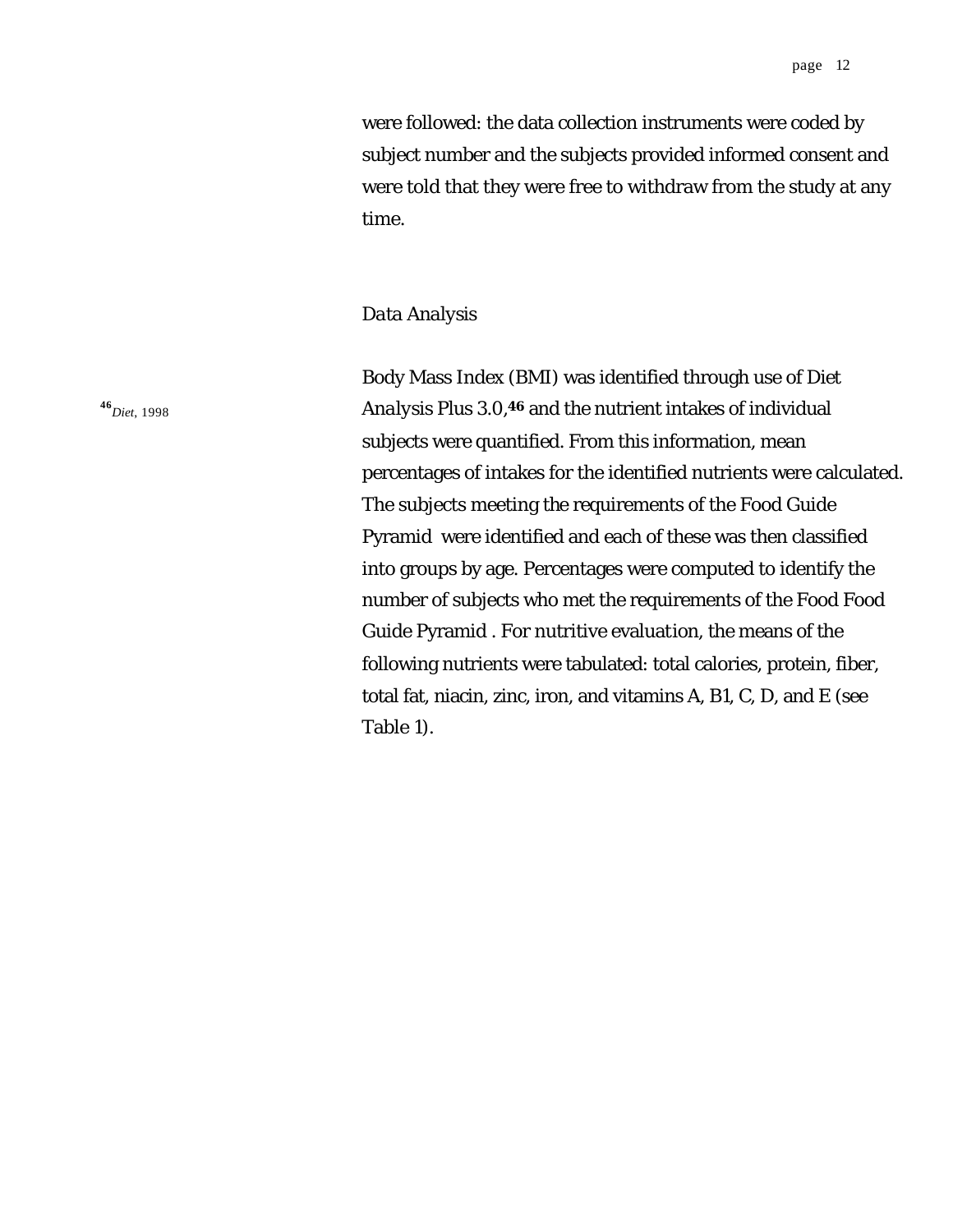| <b>Nutrient and Suggested Requirements by Gender</b> |                   |                   |                     |             |
|------------------------------------------------------|-------------------|-------------------|---------------------|-------------|
| <b>Nutrient</b>                                      | <b>Males</b>      | <b>Females</b>    | <b>Mean Intakes</b> | Stand. Dev. |
| Calories                                             | 2300              | 1900              | 1699.59             | 934.23      |
| Iron                                                 | 10 mg             | 10 mg             | 16.12               | 9.81        |
| Niacin                                               | 15 <sub>mg</sub>  | 13 mg             | 20.55               | 115.99      |
| Protein                                              | 63 g              | 50 <sub>g</sub>   | 83.38               | 36.36       |
| <b>Total Fat</b>                                     | 65 g              | 65 g              | 55.99               | 24.61       |
| Vitamin A                                            | 1000 $\mu$ g      | 800 ug            | 892.76              | 684.81      |
| Vitamin B1                                           | 1.2 <sub>mg</sub> | 1.0 <sub>mg</sub> | 1.84                | 1.37        |
| Vitamin C                                            | 60 mg             | 60 mg             | 107.66              | 95.14       |
| Vitamin D                                            | 10 mg             | $10 \, mg$        | 3.55                | 2.99        |
| Vitamin E                                            | 10 mg             | 8 mg              | 6.07                | 3.54        |
| Calcium                                              | 1200 mg           | 1200 mg           | 714.80              | 489.83      |
| Fiber                                                | 25 <sub>g</sub>   | 25 <sub>g</sub>   | 20.56               | 17.28       |
| Zinc                                                 | 15 mg             | 11 mg             | 10.41               | 5.4         |

### **Table 1. Nutrient Intakes of Based on Twenty-Four Hour Recall**

Scores for each DETERMINE tool were compiled through summation of yes scores; with a yes answer to each question; the total score possible is 21. To describe differences between age groupings on macro- and micro-nutrient intake, Chi Square analyses were computed; ANOVA was used to compare nutrient intakes between the sexes, as well as between the risk scores on the DETERMINE scale.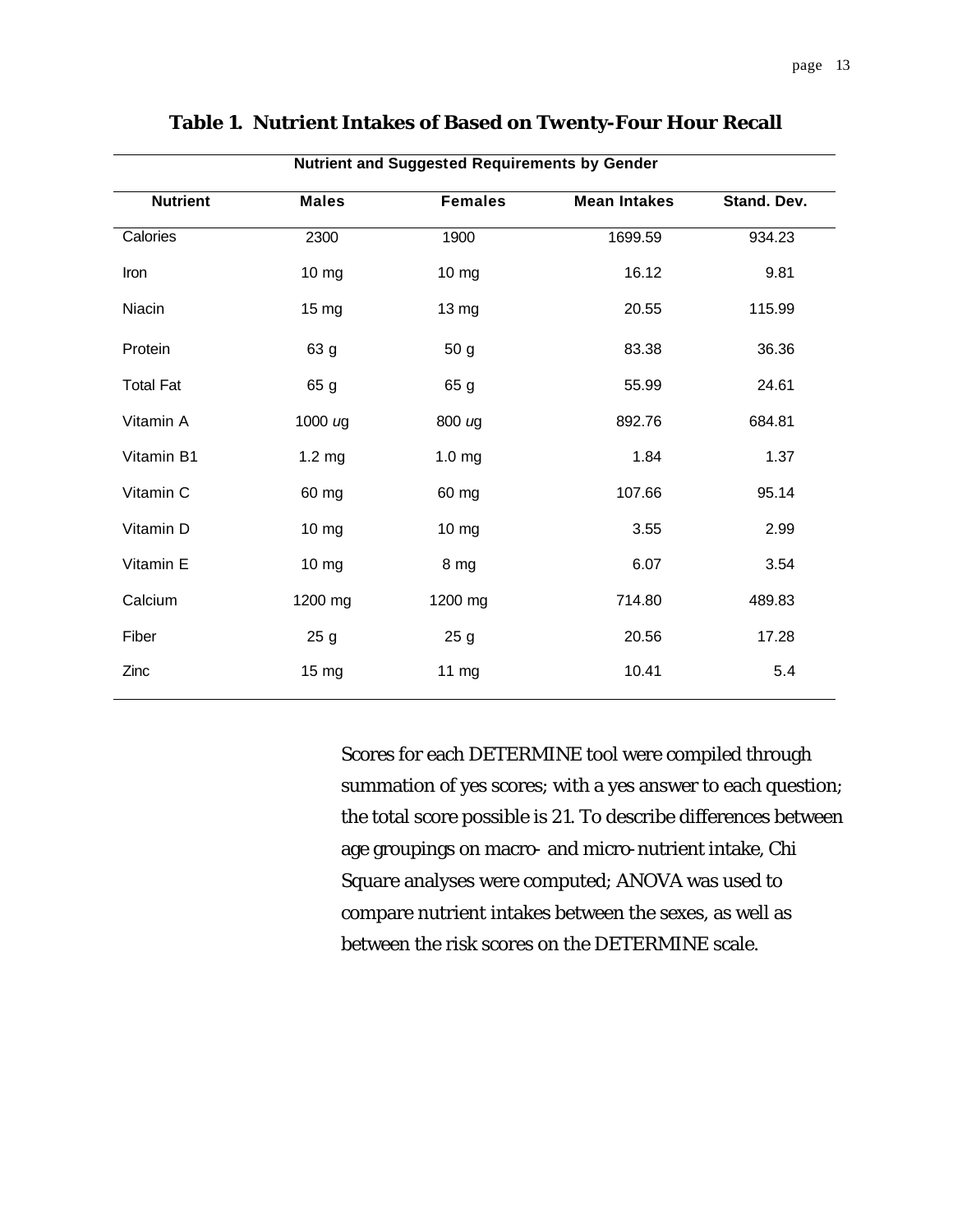# **Findings**

#### *Sample Characteristics*

Thirty-two individuals participated in this study, ranging in age from 65-92, (*M*= 75.4). Eleven of the subjects were aged 80 or above. Eleven of the subjects were men; twenty-two of the subjects were Anglo and ten were Mexican American. The subjects' BMIs ranged from 18.16 to 45.47 (*M*= 26.599, SD= 5.768). Those individuals aged 80 and older had a mean BMI of 26.93 and those 79 and younger a mean of 26.42. The mean for BMI for those identified as at risk by the DETERMINE was 27.61 with a range of 18.16 to 45.47. The mean BMI for those identified as no risk was 25.82 with a range of 18.65 to 32.22.

#### *Nutrition Risk*

The energy intake of the food recall included that consumed at the congregate meal site, with recall of the prior day's evening meal, and the morning breakfast (see Table 2). The similarity in fruit and vegetable consumption was due to the menu served at the senior center during the dietary recall (see Table 3). The only complete meal consumed by the subjects was that served at the meal site; other intake included predominately fast foods (pizza, McDonalds salads, breakfast) and sandwich and soup meals. The variety if fruit and vegetable intake was limited.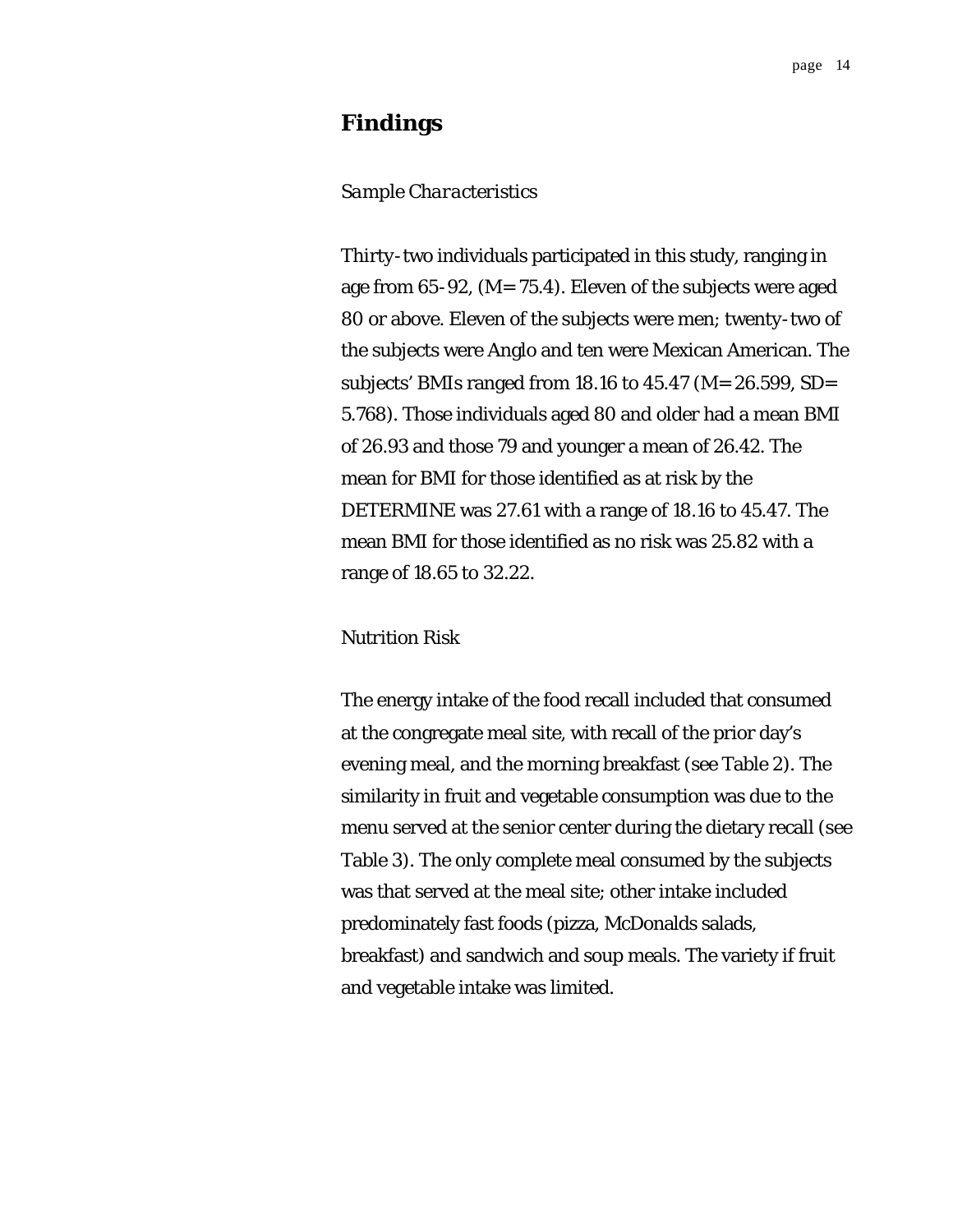| <b>Fats and Oils</b>  | <b>Fruits</b>         | <b>Vegetables</b>            | <b>Grains/Pasta</b>           | <b>Milk/Dairy</b> | <b>Meats</b>                          |  |
|-----------------------|-----------------------|------------------------------|-------------------------------|-------------------|---------------------------------------|--|
| Margarine             | <b>Banana</b>         | Green Beans                  | Waffles                       | Eggs              | Bacon                                 |  |
| Cakes-Choc,<br>Yellow | Cantaloupe            | <b>Green Chiles</b>          | <b>Cracked Wheat</b><br>Toast | Milk              | Sausage                               |  |
| Oatmeal<br>Cookies    | Apple                 | Iceberg Lettuce              | Dinner Roll                   | Ice Cream         | Chicken                               |  |
| Jell-o<br>Pudding     | Orange/Apple<br>Juice | Cole Slaw                    | Saltine<br>Crackers           |                   | Olive Loaf/<br>Pickle-Pimento<br>Loaf |  |
| <b>Peanut Butter</b>  |                       | <b>Tossed Green</b><br>Salad | Macaroni &<br>Cheese          |                   |                                       |  |
| Cherry Pie<br>Filling |                       | Spaghetti                    |                               |                   |                                       |  |
|                       |                       |                              | Cereal                        |                   |                                       |  |
|                       |                       |                              | Pancakes                      |                   |                                       |  |
|                       |                       |                              | Pizza                         |                   |                                       |  |

# **Table 2. Summary of Food Intake for 24 Hours**

### **Table 3. Sex differences in Nutrient Intake**

| <b>Nutrient</b>  | F     | P value |
|------------------|-------|---------|
| Calories         | 11.38 | .002    |
| Protein          | 9.19  | .005    |
| Fiber            | 7.11  | .012    |
| <b>Total Fat</b> | 3.98  | .055    |
| Vitamin B1       | 9.52  | .004    |
| <b>Niacin</b>    | 9.37  | .005    |
|                  |       |         |

The mean score for the DETERMINE was 3.43, SD = 3.843, with a range of 0 – 14. Eighteen subjects were score as no risk on the DETERMINE scale; however only 50% of them met the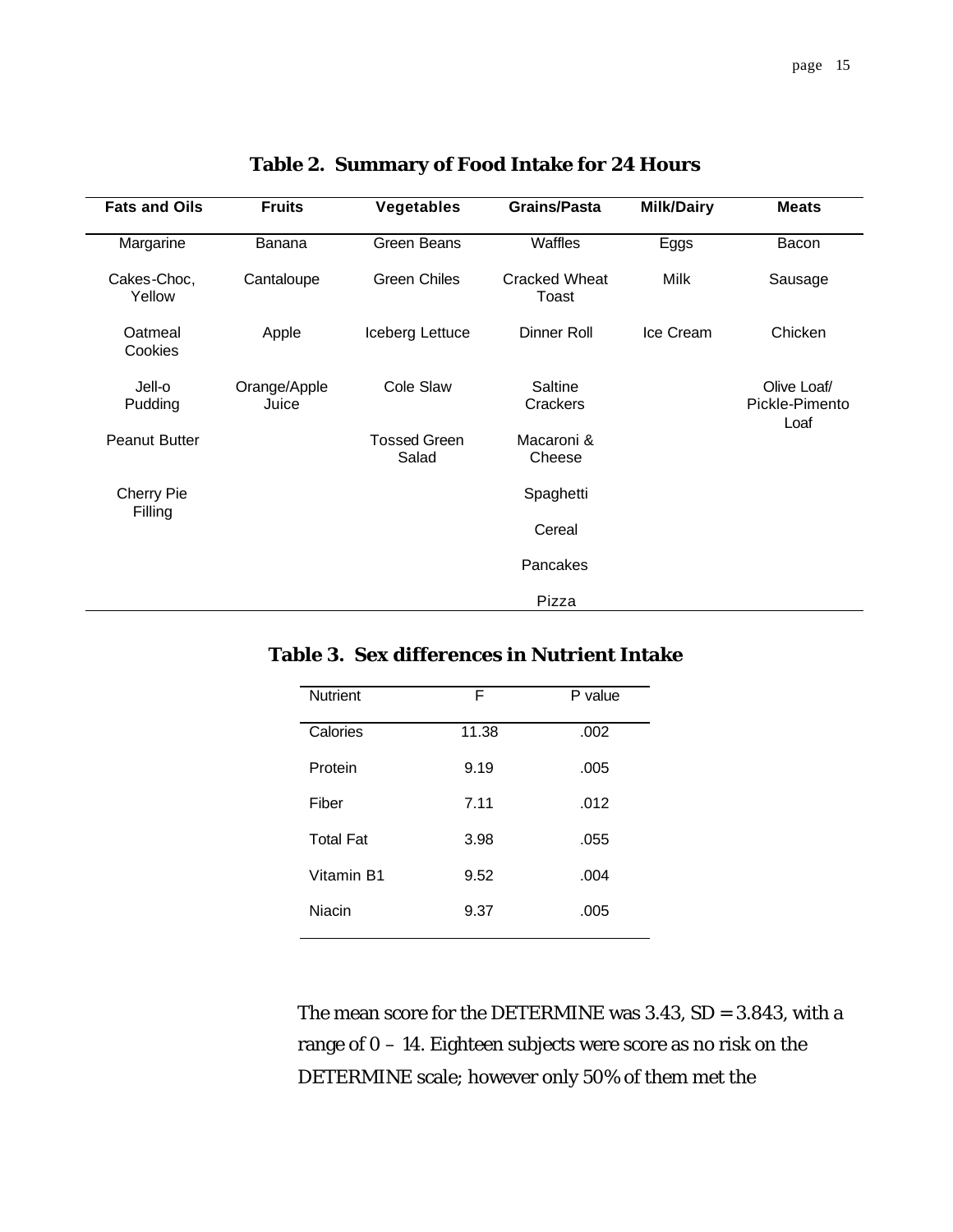requirements on the Food Guide Pyramid in the meat group, only a third met the requirements for the fruit and vegetable group, and less than 6% met the requirement for the milk group. For the 14 individuals identified as at risk, 100% met the RDA for the fat and oils group, compared with only 50% of the no risk group.

The vegetable, fruit, and meat groups were met by 20-35% of the at risk individuals. Less than 15% met the milk group requirement. With the exception of the meat group, those identified as at risk met the requirements of the Food Pyramid by a greater percentage than those identified as no risk (see Table 4).

**Table 4. Percent of Total Sample Meeting Requirements of the Food Pyramid by Nutritional Risk Scores**

| Food Group   | Scores of 0-2 | Scores of $3+$        |
|--------------|---------------|-----------------------|
|              | No Risk       | Moderate to High Risk |
| <b>Bread</b> | 33.3          | 35.7                  |
| Fat/Oil      | 100.0         | 100.0                 |
| Meat Group   | 50.0          | 21.4                  |
| Fruit        | 27.8          | 35.7                  |
| Vegetable    | 33.3          | 35.7                  |
| Milk Group   | 5.6           | 14.3                  |
|              |               |                       |

There was little difference in meeting the requirements for the Food Pyramid. Those aged 80-92 failed to meet the meat and fruit group more often than those aged 65-79 (see Table 5). In the measurement of actual nutrient intake, no subject met the RDA for all of the nutrients. Iron, niacin, protein, and vitamins C and B1 were each met by over 50% of all groups (see Table 6).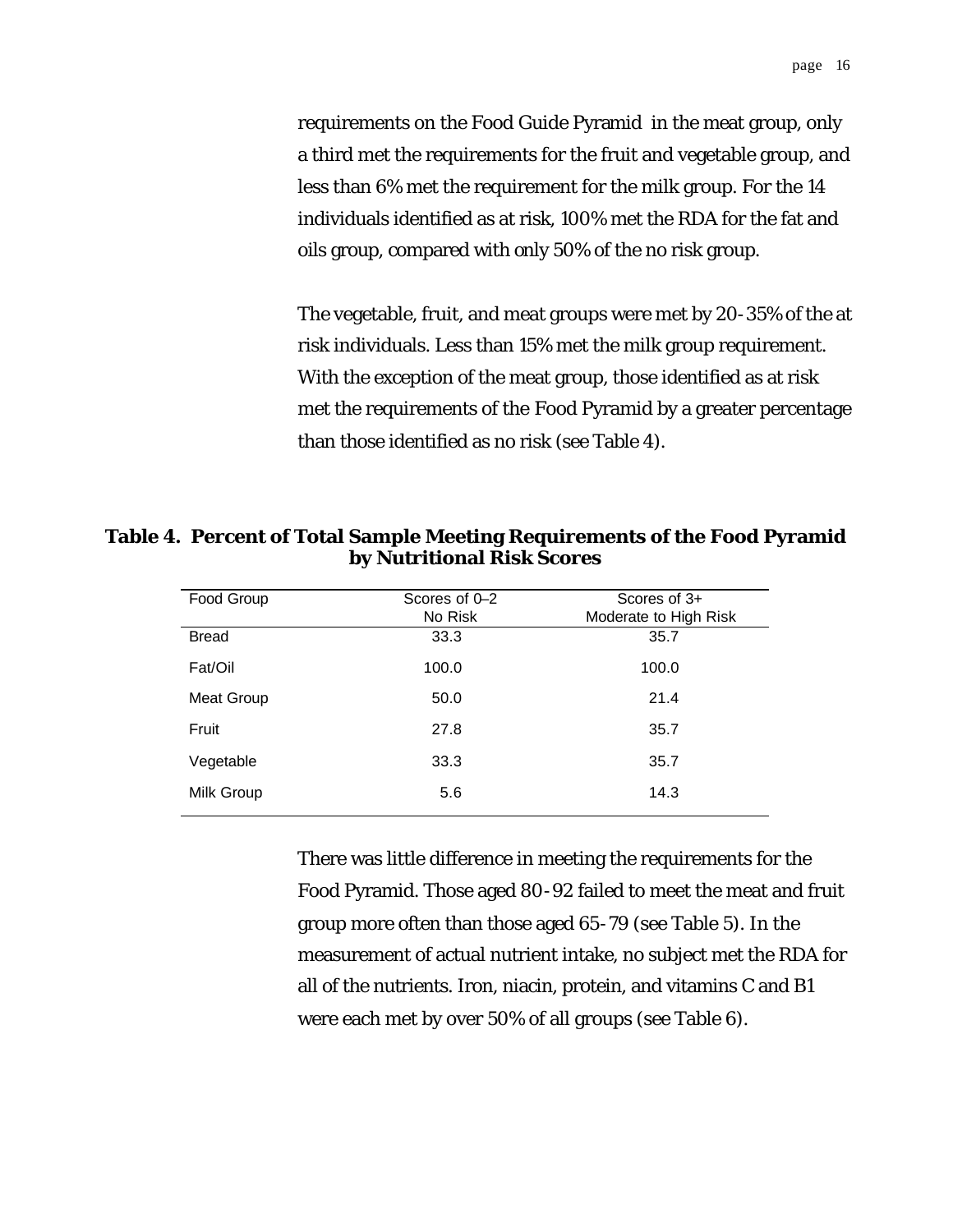| Table 5. Percent of Total Sample Meeting Requirements of the Food Pyramid |  |
|---------------------------------------------------------------------------|--|
| by Age                                                                    |  |

| <b>Food Group</b> | Ages 65–79 | Ages 80-92 |
|-------------------|------------|------------|
| <b>Bread</b>      | 33.3       | 36.4       |
| Fat/Oil           | 100.0      | 100.0      |
| Meat Group        | 42.9       | 27.3       |
| Fruit             | 33.3       | 27.3       |
| Vegetable         | 33.3       | 36.4       |
| Milk Group        | 9.5        | 9.1        |

# **Table 6. Percentages Of Total Sample, By Age, Meeting Requirements of Specific Nutrients**

| Nutrient         | Men<br>Ages 65-79 | Women<br>Ages 65-79 | Men<br>Ages 80-92 | Women<br>Ages 80-92 |
|------------------|-------------------|---------------------|-------------------|---------------------|
|                  | $N=7$             | $N=14$              | $N=4$             | $N=7$               |
| Calories         | 29%               | 0%                  | 75%               | $0\%$               |
| Iron             | 57%               | 72%                 | 100%              | 71%                 |
| Niacin           | 71%               | 79%                 | 100%              | 71%                 |
| Protein          | 86%               | 79%                 | 75%               | 86%                 |
| <b>Total Fat</b> | 57%               | 21%                 | 75%               | 0%                  |
| Vitamin A        | 14%               | 57%                 | 25%               | 43%                 |
| Vitamin C        | 71%               | 79%                 | 50%               | 57%                 |
| Vitamin D        | 0%                | 7%                  | 0%                | 0%                  |
| Vitamin B1       | 57%               | 79%                 | 75%               | 57%                 |
| Vitamin E        | 29%               | 29%                 | 0%                | 14%                 |
| Calcium          | 29%               | 7%                  | 75%               | 0%                  |
| Fiber            | 29%               | 7%                  | 75%               | 29%                 |
| Zinc             | 57%               | 29%                 | 50%               | 9%                  |

There were no significant differences between the age groups and either macro- or micro-nutrient intakes. Among the sexes,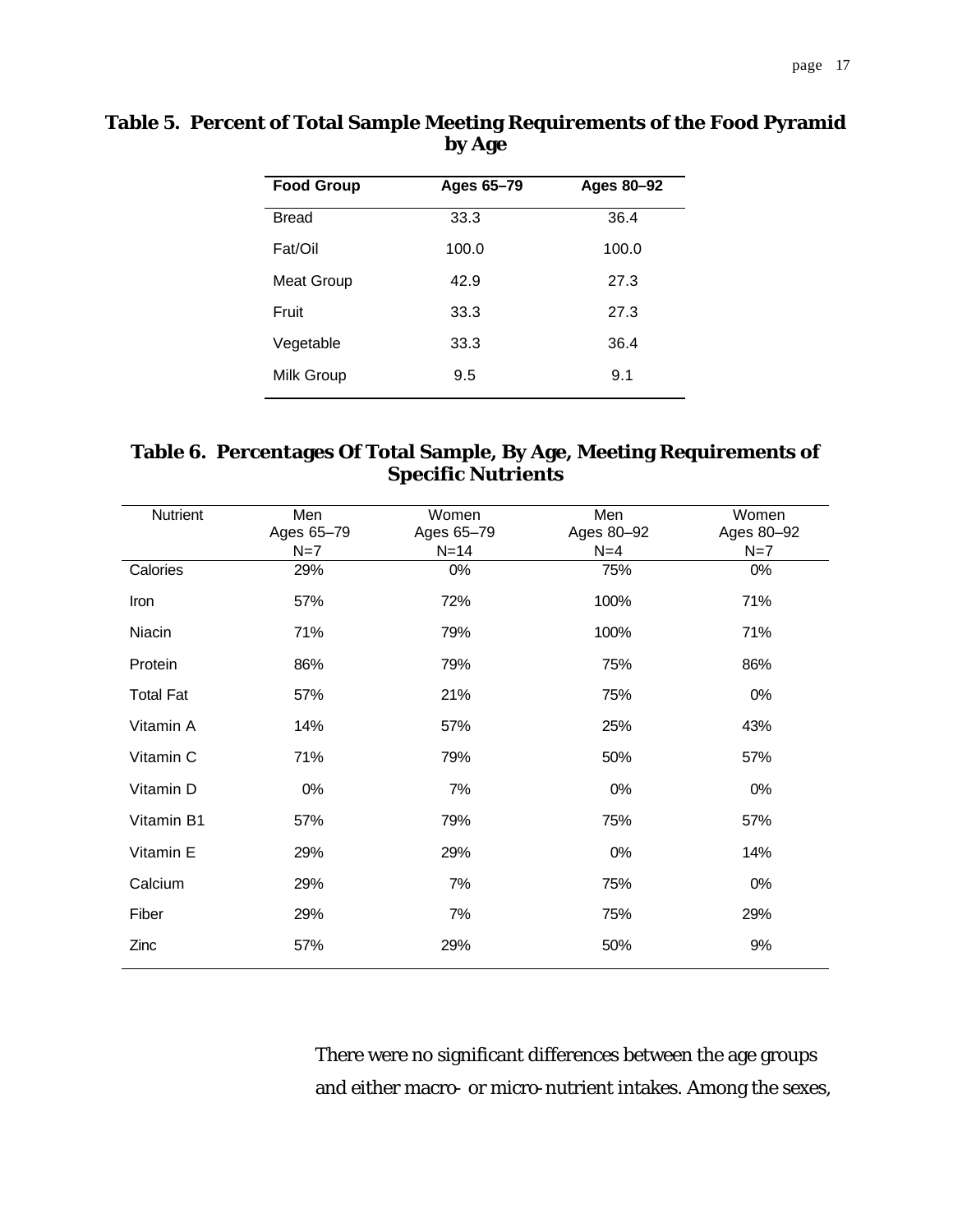ANOVAs demonstrated significant differences in dietary intakes of calories, proteins, fiber, total fat, vitamin B1 and niacin. Among the macro- and micro-nutrients, there were significant differences among the no risk and high-risk groups only in vitamin C, and Vitamin D.

# **Discussion**

The mean BMI for the subjects in this study fell within the recommended range for older persons, however, the ranges for both the at risk and no risk groups, as well as among the age categories had rather large upper limits. This may be attributable to the fact that each of the individuals met or exceeded the requirements for fat, oils and sweets. The requirement for this top level of the Pyramid is very small and meeting this amount is not difficult with even a limited intake. The intake of fast foods, eggs, and prepared meats by the subjects contributed to the more than adequate intake of fats and oils.

In this study, the subjects fell far short of adequate fiber intake, including total consumption of fruits and vegetables. There were also deficiencies in a number of micro-nutrients. All subjects fell below the RDA for vitamin E, as well as for zinc. In this sample, the only group who met the RDA for calcium were men aged 80 and over; this was a very small number (n=4). Less than 2% of the individuals in the study met the RDA for vitamin D. These results are consistent with that found by other investigators who reported calcium intakes of individuals aged 60-94 to be 62-72% below the RDA**47-49**. Thus, while half of the subjects were assessed as no risk, their food intake was limited in variety, and

**<sup>47</sup>**Elbon, S. M., Johnson, M. A., & Fischer, J. G. (1998). Milk consumption in older Americans. *American*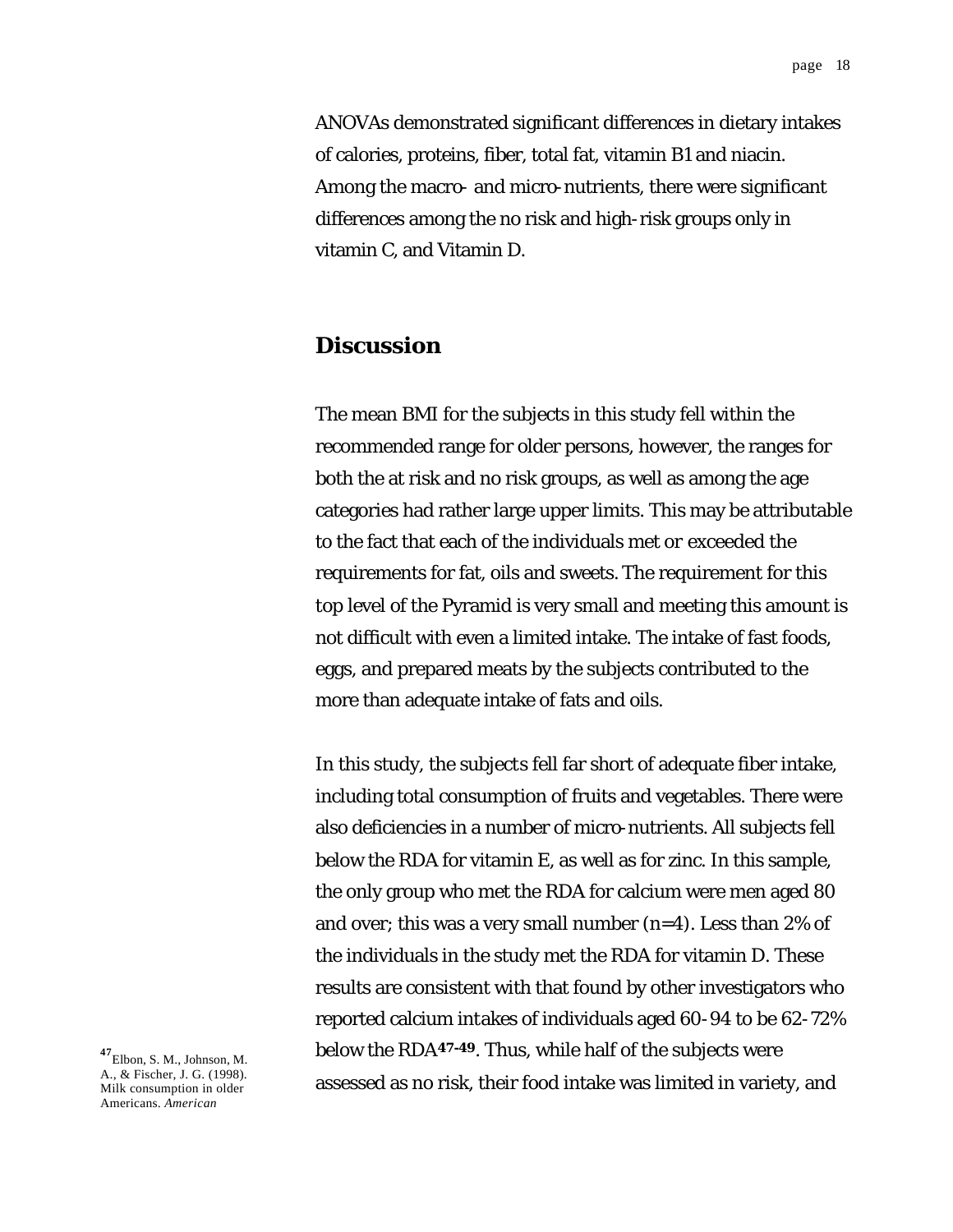*Journal of Public Health, 88* (8), 1221-1225. **<sup>48</sup>**McCormack, 1997

**<sup>49</sup>**Pareo-Tubbeh, S. L., Romero, L. J., Baumgartner, R. N., & Garry, P. J. (1999). Comparison of energy and nutrient sources of elderly Hispanics and non-Hispanic White in New Mexico. *Journal of the American Dietetic Association, 99*(5), 572-582.

**<sup>50</sup>**Buchowski, 1996 **<sup>51</sup>**Coulson, 1996 **<sup>52</sup>**Ryan, 1992

**<sup>53</sup>**Arnott, 1975

**<sup>54</sup>**Karvetti, R.L. & Knuts, L.R. (1985) Validity of the 24-hour dietary recall, *Journal of the American Dietetic Association, 85*(11), 1437-1442. **<sup>55</sup>**Mitchell, C.O. & Chernoff,

R. (1991) Nutritional assessment of the elderly. In R. Chernoff (Ed.) *Geriatric Nutrition: The Health Professionals Handbook.* Gaithersburg, MD: Aspen.

computed as falling short of recommended macro- and micronutrient intake.

The lack of variety and reliance on fast foods, sandwiches, and familiar, easily prepared foods in this sample of older individuals points to the theoretical approach of the use of "core" foods for this group. Core foods are consumed with frequency, while "peripheral" foods, those consumed less frequently included the variety of foods found in more balanced diets such as that offered at the meal site. As individuals age, the ability and interest in exploring a variety of foods diminishes, as well as the interest and ability to prepare a variety of foods, contributing to nutritional deficits**50-52**. Additionally, the subjects resided in a rural community; there is some evidence that dietary intake patterns are more dependent upon local customs and family mores than ethnic differences, contributing to varying food intake patterns in this sample**53**.

The use of 24-hour recall as a method of diet analysis has been used successfully to evaluate dietary intake **54,55**, and may be more useful in assessing nutritional risk that other screening tools, such as the DETERMINE scale. The results of this study indicate that the DETERMINE screening tool provided selective information regarding nutritional well-being or risk. The statements were ambiguous, making it difficult to pinpoint any one particular facet of risk. For example, the statement "I eat few fruits or vegetables, or milk products" forces the respondent to answer yes to all categories, even if they consume sufficient amounts of one of the three food groups. Respondents reported difficulties discriminating between the concepts included in the various questions. For example, one statement read, "I am not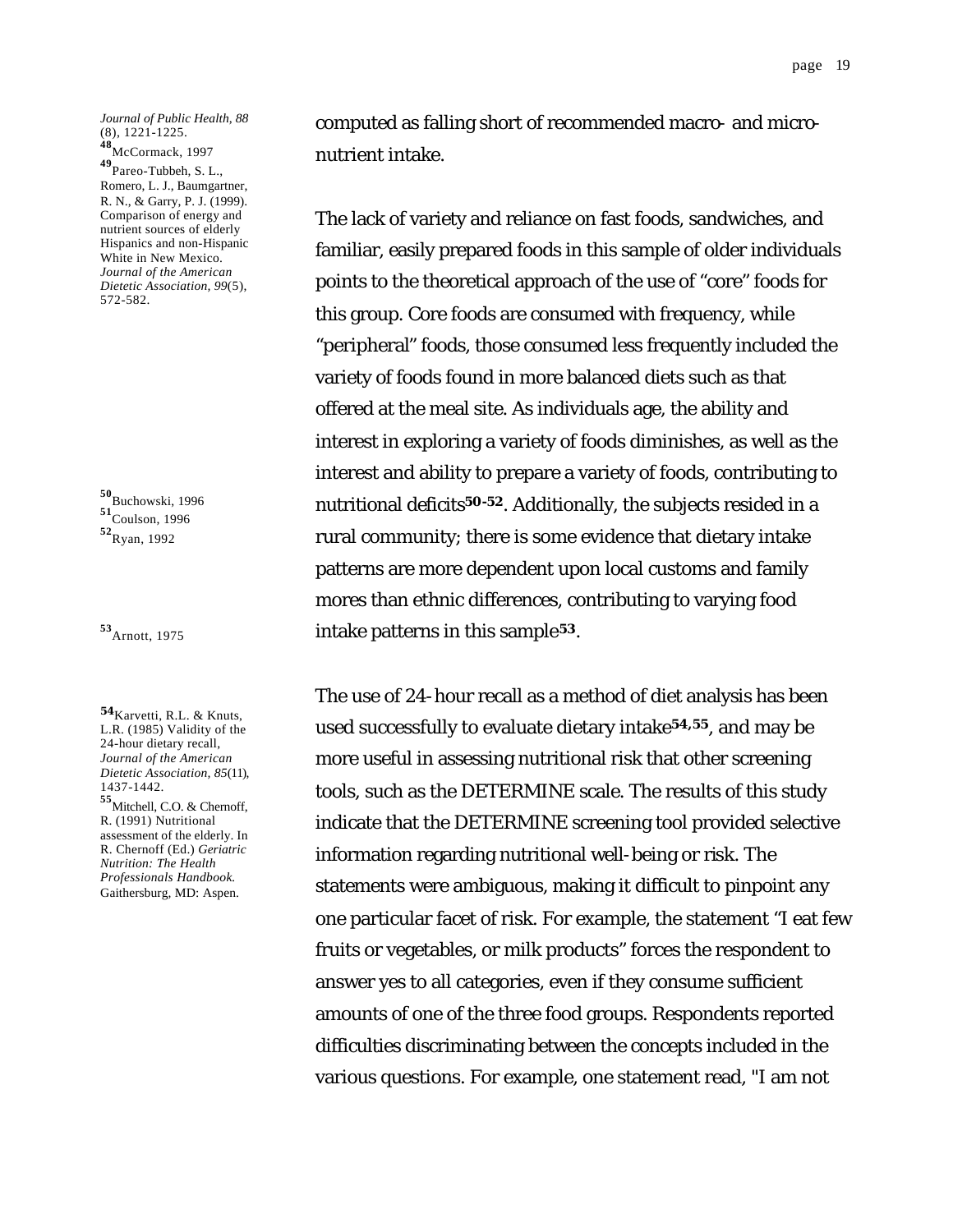page 20

always physically able to shop, cook and/or feed myself." Multiple concepts (shopping, cooking, feeding) were assessed within one question, necessitating an answer that might address one or two of the behaviors.

This study has several important limitations. First, the dietary intakes were self-reported; validation of nutrient intake was not possible. Additionally, one 24-hour report of food intake might not have thoroughly described the pattern of "core" foods consumed by this group of older people. A modest portion of the sample was Mexican American, and ethno-cultural differences in food choices and preparation were not explored. An examination of the ethno-cultural influences on food choice and preparation might indicate the nature of the core foods found in rural older people.

The findings from this study indicate the limited variation of dietary intake among the older people who participated, with sandwiches and fast food completing the dietary intake outside the congregate meal center. The assessment of the shopping and dining out choices of independent older individuals seems important. Guidance about shopping for fresh produce, rather that processed, and selecting lean cuts of meats, rather than processed meats, would assist in the reduction of fat intakes in older people, as well as increase the intake of dietary fiber. For the older individual, as muscle mass (lean tissue) decreases and fat tissue is redistributed in unfavorable patterns, it becomes of greater importance to monitor total caloric intake and the amount of fat calories.